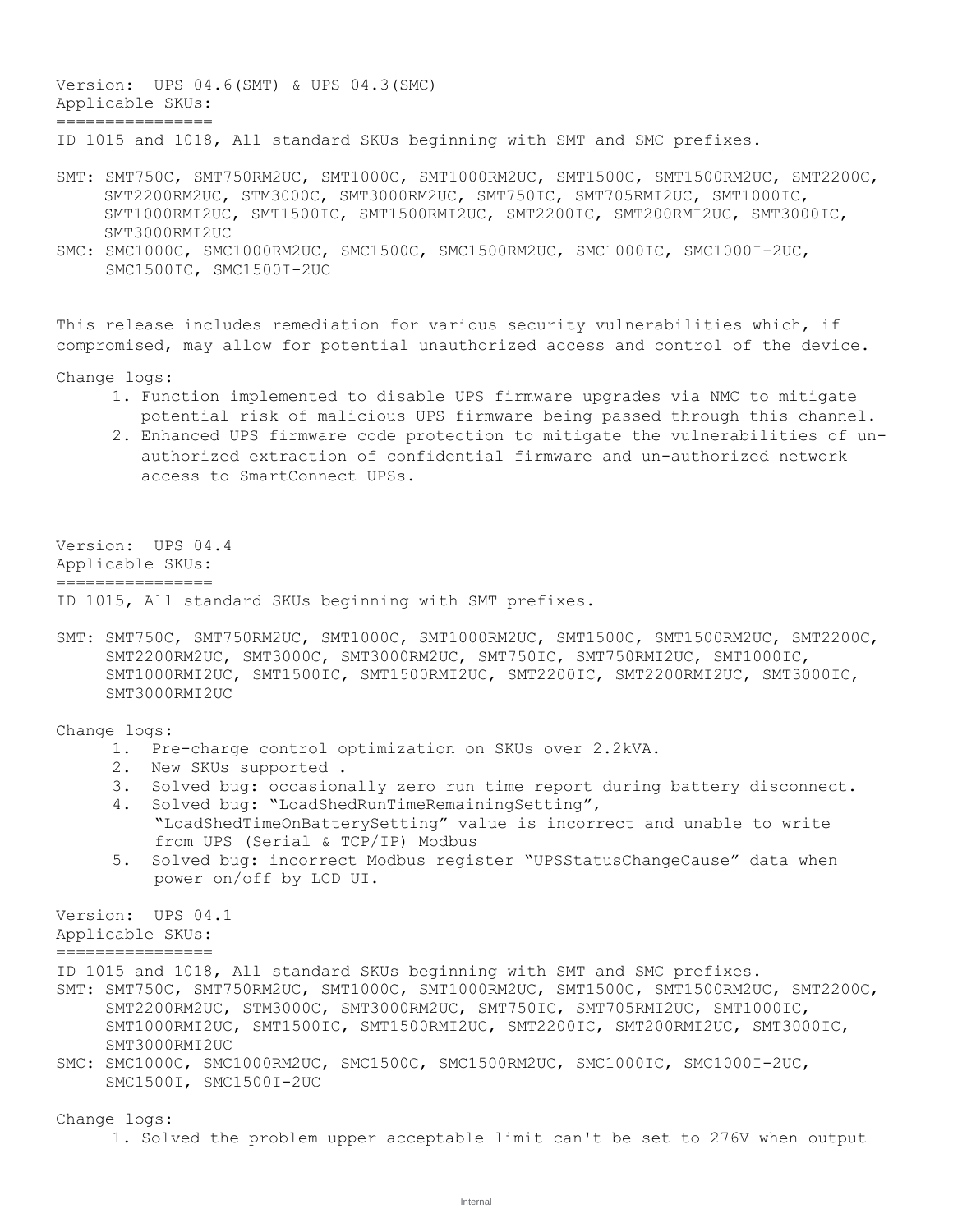voltage setting is 240V.

- 2. Improved charging profile for SMT750IC and SMT750RMI2UC.
- 3. Added feature of Modbus over TCP, not include SMC series.
- 4. Fixed two report usages of USB HID on ShutdownImminent and DelayBeforeReboot. (DVT 2.2.4)
- 5. Implemented EnergyStar2.0/DOE function to improve efficiency based on hardware change.
- 6. Fixed the minimum and maximum limit for reported usages of battery run time and shutdown countdown in an application of Linux, NUT.
- 7. Fixed that unit did not properly show battery temperature in °F below Freezing.
- 8. Fixed communication lost happening frequently with PCBE.
- 9. RemainingTimeLimit and AudibleAlarmControl misuse mutually in USB report lufa APC asyncs.
- 10. Implement f/w solution to fixed the Jira issue-1145.
- 11. Add 125V output configuration to replace 127V.
- 12. Change the high line retransfer point of 125V output at poor quality.

Previous Released Version(from cloud): UPS 03.5 Version: UPS 03.5 Applicable SKUs: ================

- ID 1015 and 1018, All standard SKUs beginning with SMT and SMC prefixes. SMT: SMT750C, SMT750RM2UC, SMT1000C, SMT1000RM2UC, SMT1500C, SMT1500RM2UC, SMT2200C, SMT2200RM2UC, STM3000C, SMT3000RM2UC
- SMC: SMC1000C, SMC1000RM2UC, SMC1500C, SMC1500RM2UC, SMC1000IC, SMC1000I-2UC, SMC1500I, SMC1500I-2UC

Change logs:

- 1. Implement DOE function to improve power efficiency.
- 2. Improved SmartConnect cloud connectivity and ability to reconnect to the cloud over time
- 3. Reporting UPS events (for example: battery disconnected, output on, etc) more accurately to SmartConnect cloud server.

Previous Released Version: UPS 03.2 Applicable SKUs:

================

ID 1015 and 1018, All standard skus beginning with SMT and SMC prefixes.

- SMT: SMT750C, SMT750RM2UC, SMT1000C, SMT1000RM2UC, SMT1500C, SMT1500RM2UC, SMT2200C, SMT2200RM2UC, STM3000C, SMT3000RM2UC
- SMC: SMC1000C, SMC1000RM2UC, SMC1500C, SMC1500RM2UC

Change logs:

- 1. Enable boost charger function.
- 2. Improve the battery over-temperature-protection function. The UPS will pop-up message on LCD for user to recognize.
- 3. Added an OEM feature auto turn on when AC is within range.
- 4. Allow configuration and acknowledgement of Site Wiring Fault.
- 5. Added an event reporting to could when Outlet status changes.
- 6. Fixed reversed setting in Modbus configuration.
- 7. Improved a status reporting to cloud related with pending off for UPS.
- 8. LCD Display of runtime remaining when runtime less than one minute will report "< 1m"
- 9. Change default choice for confirming installation of firmware now (output on) to CONFIRMED, not CANCEL.